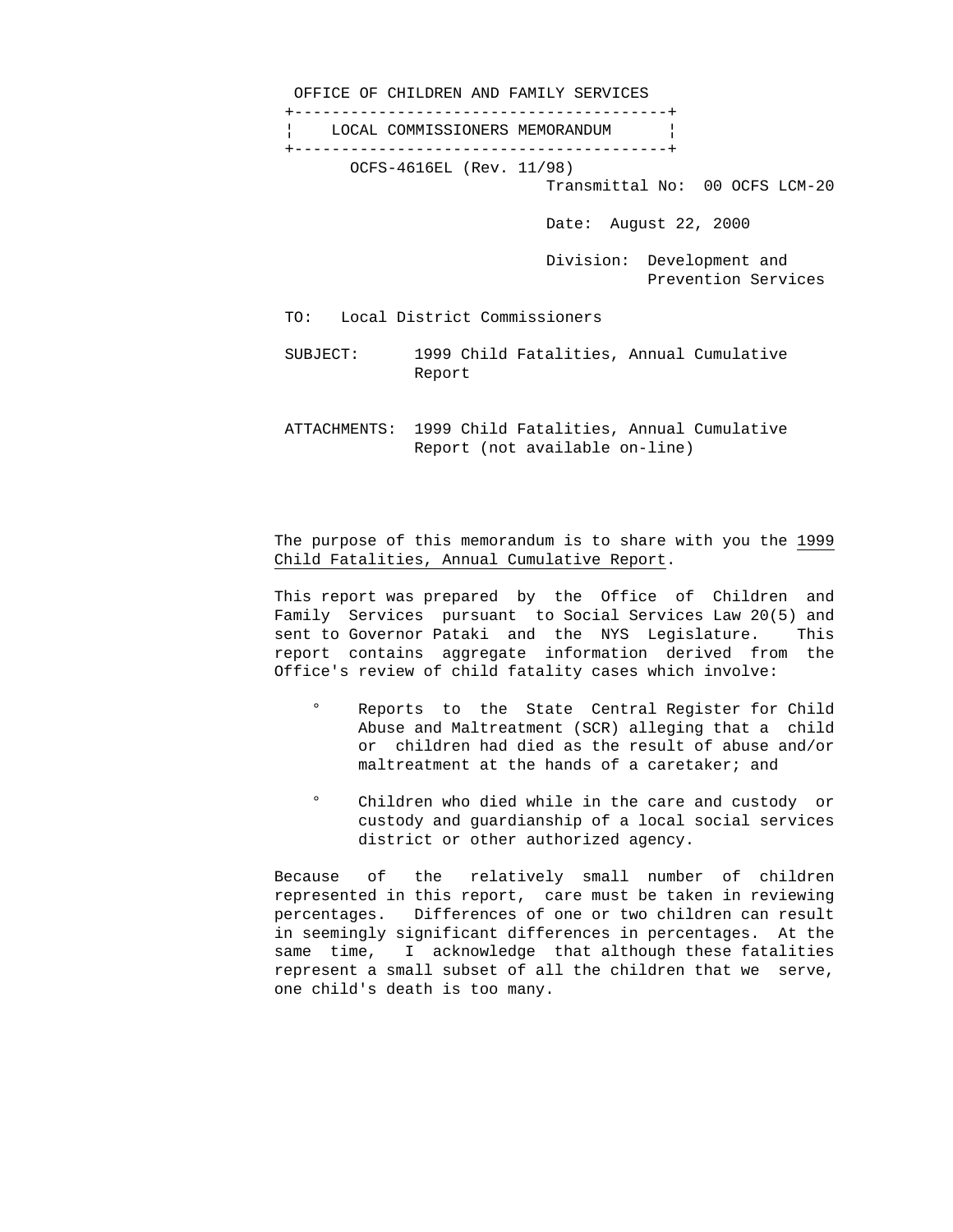Date: August 22, 2000

Trans. No. 0CFS LCM-20 Page No. 2

With those caveats, however, I would like to direct your attention to what I consider some key observations from the data:

o Of the 42 foster care fatality cases (43 children), 33 cases were not suspicious and therefore not reported to the SCR. In fact in the majority of cases (23 of the 42 cases, or 55%) the child was determined to have died from natural causes. However, in four foster care cases the child's death was attributed, at least in part, to child abuse or maltreatment.

The child welfare system must be ever vigilant of foster home placements - home studies, criminal record checks, references, matching, monitoring and case management of these placements - and attend to the safety of the children in our care.

o Of the 133 cases reported to the SCR alleging the abuse/maltreatment death of a child, 56 occurred in New York City and 77 occurred in counties outside NYC. Of these 133 cases, 89 were indicated and 44 were unfounded. However, in slightly more than half (45) of these indicated SCR fatalities, the family had been known to the local child welfare system. This should concern us all.

While I understand that child fatalities in active or closed cases are traumatic to staff as well as families, we must not let that dissuade us from using those cases to teach us how we can prevent future deaths in our caseloads. I strongly encourage each district to establish some sort of review procedure - Child Fatality Review Team, interdisciplinary teams, internal administrative review processes, etc. - to retrospectively review deaths of children known to their child welfare system.

Accordingly I would draw your attention to the section "Recent Enhancements and Future Recommendations" which outlines some of the actions that have occurred and some of the directions the Office will be taking in the coming year to enhance child welfare practice in New York State.

I welcome any suggestions that you or your staff may have for how we collectively can improve child welfare case practice and systems, and perhaps, prevent future child deaths. Please direct those suggestions to the appropriate Regional Office Director listed below.